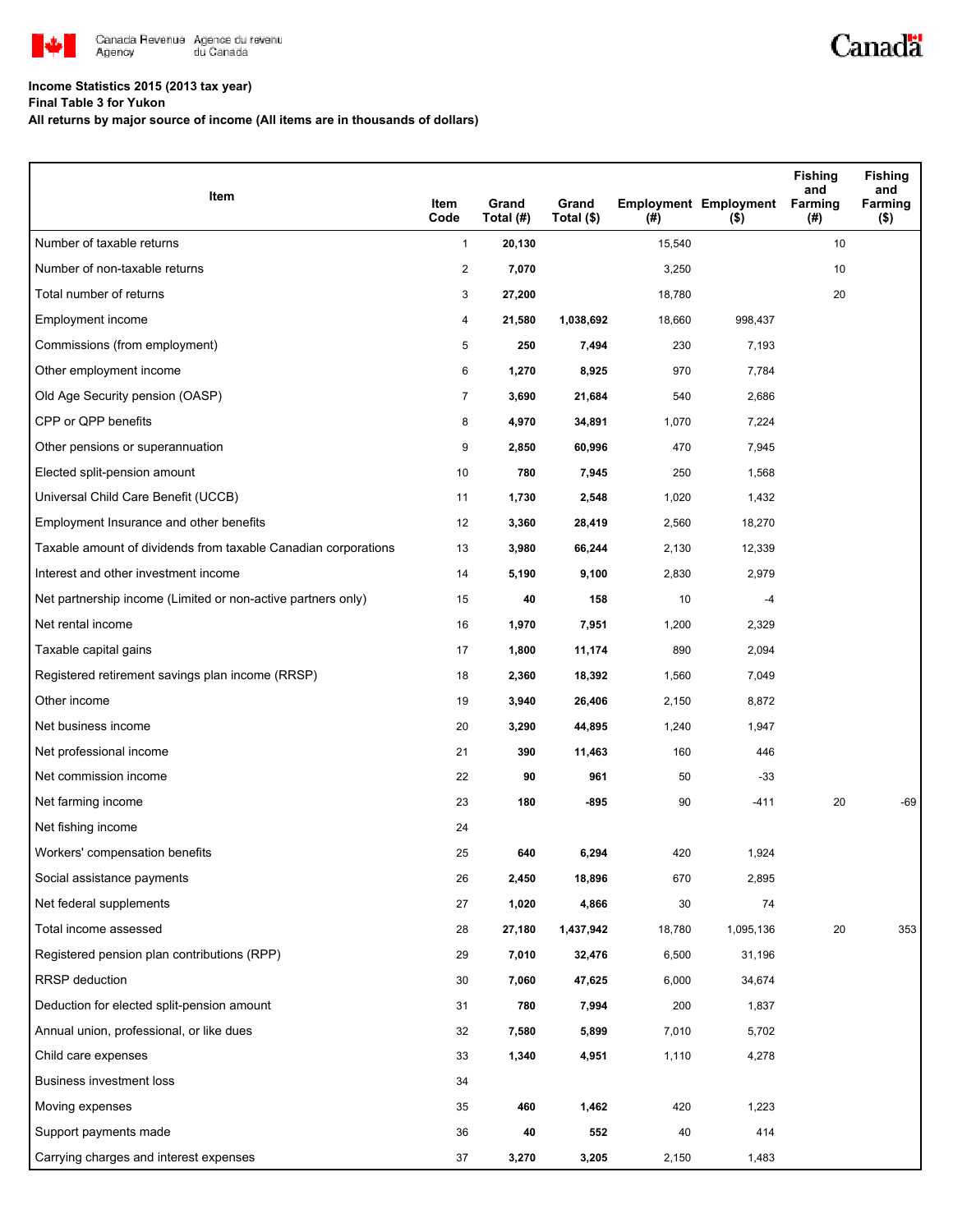

## **Income Statistics 2015 (2013 tax year)**

**Final Table 3 for Yukon**

## **All returns by major source of income (All items are in thousands of dollars)**

| Item                                                                                           | Item<br>Code | Grand<br>Total (#) | Grand<br>Total (\$) | (#)    | <b>Employment Employment</b><br>$($ \$) | <b>Fishing</b><br>and<br><b>Farming</b><br>(#) | <b>Fishing</b><br>and<br>Farming<br>(\$) |
|------------------------------------------------------------------------------------------------|--------------|--------------------|---------------------|--------|-----------------------------------------|------------------------------------------------|------------------------------------------|
| Deductions for CPP/QPP contributions on self-employment and<br>other earnings                  | 38           | 1,930              | 1,717               | 400    | 76                                      |                                                |                                          |
| Deductions for provincial parental insurance plan (PPIP) premiums<br>on self-employment income | 39           |                    |                     |        |                                         |                                                |                                          |
| Exploration and development expenses                                                           | 40           | 80                 | 318                 | 20     | 94                                      |                                                |                                          |
| Other employment expenses                                                                      | 41           | 550                | 2,275               | 510    | 2,134                                   |                                                |                                          |
| Clergy residence deduction                                                                     | 42           | 30                 | 414                 |        |                                         |                                                |                                          |
| Other deductions                                                                               | 43           | 730                | 913                 | 490    | 406                                     |                                                |                                          |
| Total deductions before adjustments                                                            | 44           | 16,100             | 109,877             | 12,300 | 83,947                                  | 10                                             | 35                                       |
| Social benefits repayment                                                                      | 45           | 630                | 1,531               | 420    | 852                                     |                                                |                                          |
| Net income after adjustments                                                                   | 46           | 27,080             | 1,327,615           | 18,770 | 1,010,359                               | 20                                             | 331                                      |
| Canadian Forces personnel and police deduction                                                 | 47           |                    |                     |        |                                         |                                                |                                          |
| Security options deductions                                                                    | 48           |                    |                     |        |                                         |                                                |                                          |
| Other payments deductions                                                                      | 49           | 3,520              | 30,056              | 1,100  | 4,894                                   |                                                |                                          |
| Non-capital losses of other years                                                              | 50           | 40                 | 343                 | 20     | 166                                     |                                                |                                          |
| Net capital losses of other years                                                              | 51           | 400                | 822                 | 170    | 243                                     |                                                |                                          |
| Capital gains deduction                                                                        | 52           | 50                 | 2,927               | 20     | 125                                     |                                                |                                          |
| Northern residents deductions                                                                  | 53           | 18,150             | 91,383              | 13,800 | 72,666                                  | 10                                             | 43                                       |
| Additional deductions                                                                          | 54           | 120                | 440                 |        |                                         |                                                |                                          |
| Farming/fishing losses of prior years                                                          | 55           |                    |                     |        |                                         |                                                |                                          |
| Total deductions from net income                                                               | 56           | 20,280             | 127,011             | 14,210 | 78,461                                  | 10                                             | 54                                       |
| Taxable income assessed                                                                        | 57           | 26,580             | 1,200,934           | 18,770 | 931,910                                 | 20                                             | 277                                      |
| Basic personal amount                                                                          | 58           | 27,200             | 299,476             | 18,780 | 206,666                                 | 20                                             | 243                                      |
| Age amount                                                                                     | 59           | 3,420              | 19,915              | 410    | 1,692                                   |                                                |                                          |
| Spouse or common-law partner amount                                                            | 60           | 1,310              | 10,042              | 970    | 7,623                                   |                                                |                                          |
| Amount for eligible dependant                                                                  | 61           | 1,350              | 14,147              | 970    | 10,054                                  |                                                |                                          |
| Amount for children 17 and under                                                               | 62           | 3,990              | 14,969              | 3,180  | 11,805                                  |                                                |                                          |
| Amount for infirm dependants age 18 or older                                                   | 63           | 10                 | 81                  |        |                                         |                                                |                                          |
| CPP or QPP contributions through employment                                                    | 64           | 19,210             | 31,962              | 17,390 | 30,729                                  |                                                |                                          |
| CPP or QPP contributions on self-employment and other earnings                                 | 65           | 1,930              | 1,717               | 400    | 76                                      |                                                |                                          |
| Employment Insurance premiums                                                                  | 66           | 19,310             | 12,327              | 17,420 | 11,817                                  |                                                |                                          |
| PPIP premiums paid                                                                             | 67           |                    |                     |        |                                         |                                                |                                          |
| PPIP premiums payable on employment income                                                     | 68           |                    |                     |        |                                         |                                                |                                          |
| PPIP premiums payable on self-employment income                                                | 69           |                    |                     |        |                                         |                                                |                                          |
| Volunteer firefighters' amount                                                                 | 70           | 140                | 420                 | 110    | 318                                     |                                                |                                          |
| Canada employment amount                                                                       | 71           | 21,560             | 23,701              | 18,490 | 20,591                                  |                                                |                                          |
| Public transit amount                                                                          | 72           | 550                | 181                 | 470    | 158                                     |                                                |                                          |
| Children's fitness amount                                                                      | 73           | 1,660              | 859                 | 1,460  | 756                                     |                                                |                                          |
| Children's arts amount                                                                         | 74           | 640                | 337                 | 540    | 284                                     |                                                |                                          |

Canadä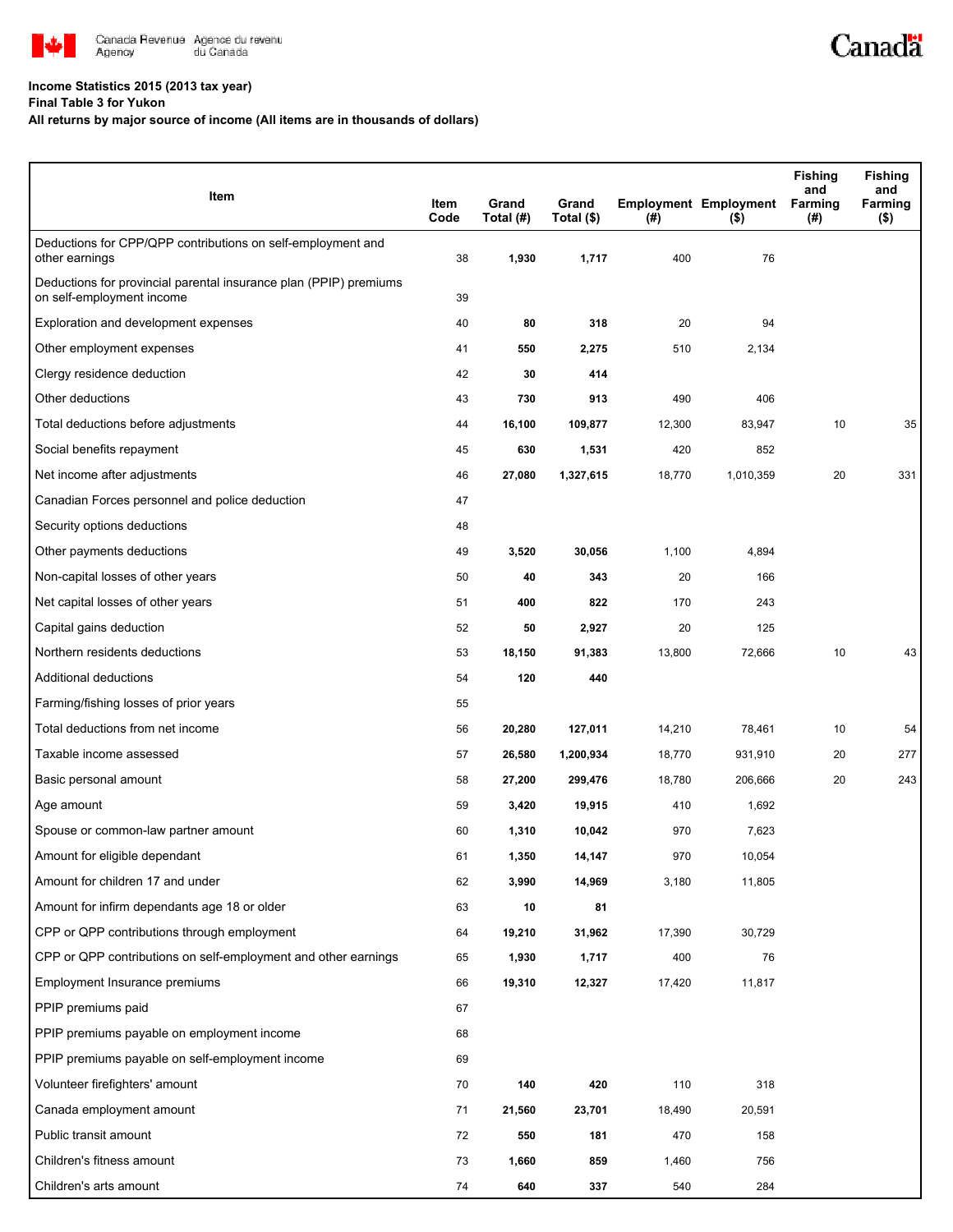

## **Income Statistics 2015 (2013 tax year)**

**Final Table 3 for Yukon**

**All returns by major source of income (All items are in thousands of dollars)**

|                                                                   |                     |                    |                     |        |                                         | <b>Fishing</b><br>and | <b>Fishing</b><br>and |
|-------------------------------------------------------------------|---------------------|--------------------|---------------------|--------|-----------------------------------------|-----------------------|-----------------------|
| Item                                                              | <b>Item</b><br>Code | Grand<br>Total (#) | Grand<br>Total (\$) | $($ #) | <b>Employment Employment</b><br>$($ \$) | Farming<br>(#)        | Farming<br>( \$)      |
| Home buyers' amount                                               | 75                  | 260                | 1,119               | 250    | 1,048                                   |                       |                       |
| Pension income amount                                             | 76                  | 3,360              | 6,465               | 710    | 1,330                                   |                       |                       |
| Caregiver amount                                                  | 77                  | 60                 | 298                 | 50     | 237                                     |                       |                       |
| Disability amount                                                 | 78                  | 410                | 3,147               | 140    | 1,062                                   |                       |                       |
| Disability amount transferred from a dependant                    | 79                  | 160                | 1,631               | 130    | 1,392                                   |                       |                       |
| Interest paid on student loans                                    | 80                  | 700                | 440                 | 660    | 423                                     |                       |                       |
| Tuition, education, and textbook amounts                          | 81                  | 2,150              | 11,305              | 1,920  | 10,176                                  |                       |                       |
| Tuition, education, and textbook amounts transferred from a child | 82                  | 350                | 1,802               | 300    | 1,483                                   |                       |                       |
| Amounts transferred from spouse or common-law partner             | 83                  | 670                | 3,141               | 300    | 1,313                                   |                       |                       |
| Medical expenses                                                  | 84                  | 1,640              | 3,718               | 970    | 2,005                                   |                       |                       |
| Total tax credits on personal amounts                             | 85                  | 27,200             | 69,484              | 18,780 | 48,466                                  | 20                    | 56                    |
| Allowable charitable donations and government gifts               | 86                  | 5,030              | 6,538               | 3,650  | 4,044                                   |                       |                       |
| Eligible cultural and ecological gifts                            | 87                  |                    |                     |        |                                         |                       |                       |
| Total tax credit on donations and gifts                           | 88                  | 5,020              | 1,793               | 3,640  | 1,100                                   |                       |                       |
| Total federal non-refundable tax credits                          | 89                  | 27,200             | 71,277              | 18,780 | 49,566                                  | 20                    | 57                    |
| Federal dividend tax credit                                       | 90                  | 3,730              | 9,104               | 2,100  | 1,709                                   |                       |                       |
| Overseas employment tax credit                                    | 91                  |                    |                     |        |                                         |                       |                       |
| Minimum tax carryover                                             | 92                  | 40                 | 107                 | 10     | 41                                      |                       |                       |
| Basic federal tax                                                 | 93                  | 19,580             | 141,927             | 15,460 | 116,214                                 |                       |                       |
| Federal Foreign Tax Credit                                        | 94                  | 970                | 437                 | 510    | 253                                     |                       |                       |
| Federal Political contribution tax credit                         | 95                  | 410                | 85                  | 230    | 44                                      |                       |                       |
| <b>Investment Tax Credit</b>                                      | 96                  | 20                 | 42                  |        |                                         |                       |                       |
| Labour-sponsored funds tax credit                                 | 97                  |                    |                     |        |                                         |                       |                       |
| Alternative minimum tax payable                                   | 98                  | 30                 | 122                 |        |                                         |                       |                       |
| Net federal tax                                                   | 99                  | 19,550             | 141,369             | 15,450 | 115,915                                 |                       |                       |
| CPP contributions on self-employment                              | 100                 | 1,930              | 3,433               | 400    | 152                                     |                       |                       |
| Social Benefits repayment                                         | 101                 | 630                | 1,531               | 420    | 852                                     |                       |                       |
| Net Provincial Tax                                                | 102                 | 19,500             | 63,328              | 15,460 | 52,663                                  |                       |                       |
| Total tax payable                                                 | 103                 | 20,130             | 216,511             | 15,540 | 175,758                                 | 10                    | 16                    |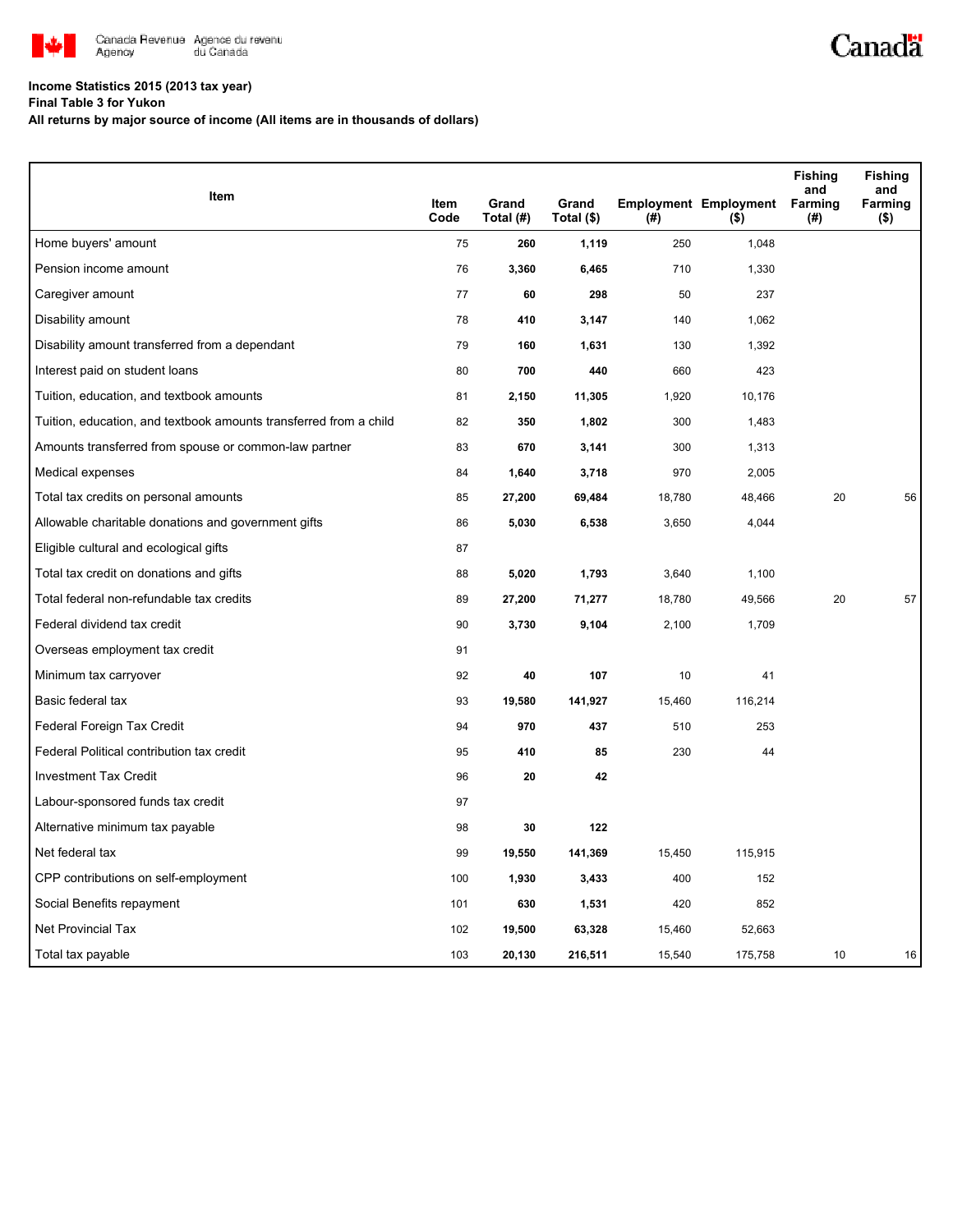| Item                                                                                              | Item<br>Code | Income $(\#)$ | $Income$ (\$) | <b>Sales</b><br>Professional Professional (Self-Employment) (Self-Employment)<br>(# ) | <b>Sales</b><br>$($ \$) | Proprietorship/ Proprietorship/<br>Partnerships<br>(#) | <b>Partnerships</b><br>$($ \$) |
|---------------------------------------------------------------------------------------------------|--------------|---------------|---------------|---------------------------------------------------------------------------------------|-------------------------|--------------------------------------------------------|--------------------------------|
| Number of taxable returns                                                                         | 1            | 150           |               | 20                                                                                    |                         | 1,350                                                  |                                |
| Number of non-taxable returns                                                                     | 2            | 20            |               |                                                                                       |                         | 220                                                    |                                |
| Total number of returns                                                                           | 3            | 160           |               | 30                                                                                    |                         | 1,570                                                  |                                |
| Employment income                                                                                 | 4            | 50            | 785           |                                                                                       |                         | 470                                                    | 9,539                          |
| Commissions (from employment)                                                                     | 5            |               |               |                                                                                       |                         |                                                        |                                |
| Other employment income                                                                           | 6            |               |               |                                                                                       |                         | 40                                                     | 142                            |
| Old Age Security pension (OASP)                                                                   | 7            | 20            | 75            |                                                                                       |                         | 150                                                    | 857                            |
| CPP or QPP benefits                                                                               | 8            | 20            | 159           |                                                                                       |                         | 220                                                    | 1,374                          |
| Other pensions or superannuation                                                                  | 9            | 10            | 204           |                                                                                       |                         | 80                                                     | 1,972                          |
| Elected split-pension amount                                                                      | 10           |               |               |                                                                                       |                         | 40                                                     | 347                            |
| Universal Child Care Benefit (UCCB)                                                               | 11           |               |               |                                                                                       |                         | 120                                                    | 182                            |
| Employment Insurance and other benefits                                                           | 12           |               |               |                                                                                       |                         | 40                                                     | 337                            |
| Taxable amount of dividends from taxable<br>Canadian corporations                                 | 13           | 30            | 409           |                                                                                       |                         | 220                                                    | 1,206                          |
| Interest and other investment income                                                              | 14           | 60            | 84            |                                                                                       |                         | 340                                                    | 525                            |
| Net partnership income (Limited or<br>non-active partners only)                                   | 15           |               |               |                                                                                       |                         |                                                        |                                |
| Net rental income                                                                                 | 16           | 20            | 69            |                                                                                       |                         | 160                                                    | 513                            |
| Taxable capital gains                                                                             | 17           | 20            | 23            |                                                                                       |                         | 120                                                    | 395                            |
| Registered retirement savings plan<br>income (RRSP)                                               | 18           |               |               |                                                                                       |                         | 140                                                    | 716                            |
| Other income                                                                                      | 19           | 30            | 290           |                                                                                       |                         | 210                                                    | 734                            |
| Net business income                                                                               | 20           | 20            | 139           |                                                                                       |                         | 1,540                                                  | 41,772                         |
| Net professional income                                                                           | 21           | 160           | 10,434        |                                                                                       |                         |                                                        |                                |
| Net commission income                                                                             | 22           |               |               | 30                                                                                    | 911                     |                                                        |                                |
| Net farming income                                                                                | 23           |               |               |                                                                                       |                         | 20                                                     |                                |
| Net fishing income                                                                                | 24           |               |               |                                                                                       |                         |                                                        |                                |
| Workers' compensation benefits                                                                    | 25           |               |               |                                                                                       |                         | 30                                                     | 167                            |
| Social assistance payments                                                                        | 26           |               |               |                                                                                       |                         | 30                                                     | 94                             |
| Net federal supplements                                                                           | 27           |               |               |                                                                                       |                         | 20                                                     | 104                            |
| Total income assessed                                                                             | 28           | 160           | 12,776        | 30                                                                                    | 1,179                   | 1,560                                                  | 61,104                         |
| Registered pension plan contributions<br>(RPP)                                                    | 29           |               |               |                                                                                       |                         | 70                                                     | 219                            |
| RRSP deduction                                                                                    | 30           | 80            | 1,102         |                                                                                       |                         | 380                                                    | 3,178                          |
| Deduction for elected split-pension<br>amount                                                     | 31           |               |               |                                                                                       |                         | 40                                                     | 500                            |
| Annual union, professional, or like dues                                                          | 32           | 30            | 15            |                                                                                       |                         | 110                                                    | 51                             |
| Child care expenses                                                                               | 33           |               |               |                                                                                       |                         | 100                                                    | 341                            |
| Business investment loss                                                                          | 34           |               |               |                                                                                       |                         |                                                        |                                |
| Moving expenses                                                                                   | 35           |               |               |                                                                                       |                         | 10                                                     | 51                             |
| Support payments made                                                                             | 36           |               |               |                                                                                       |                         |                                                        |                                |
| Carrying charges and interest expenses                                                            | 37           | 20            | 25            |                                                                                       |                         | 90                                                     | 136                            |
| Deductions for CPP/QPP contributions on<br>self-employment and other earnings                     | 38           | 130           | 200           | 20                                                                                    | 21                      | 1,190                                                  | 1,333                          |
| Deductions for provincial parental<br>insurance plan (PPIP) premiums on<br>self-employment income | 39           |               |               |                                                                                       |                         |                                                        |                                |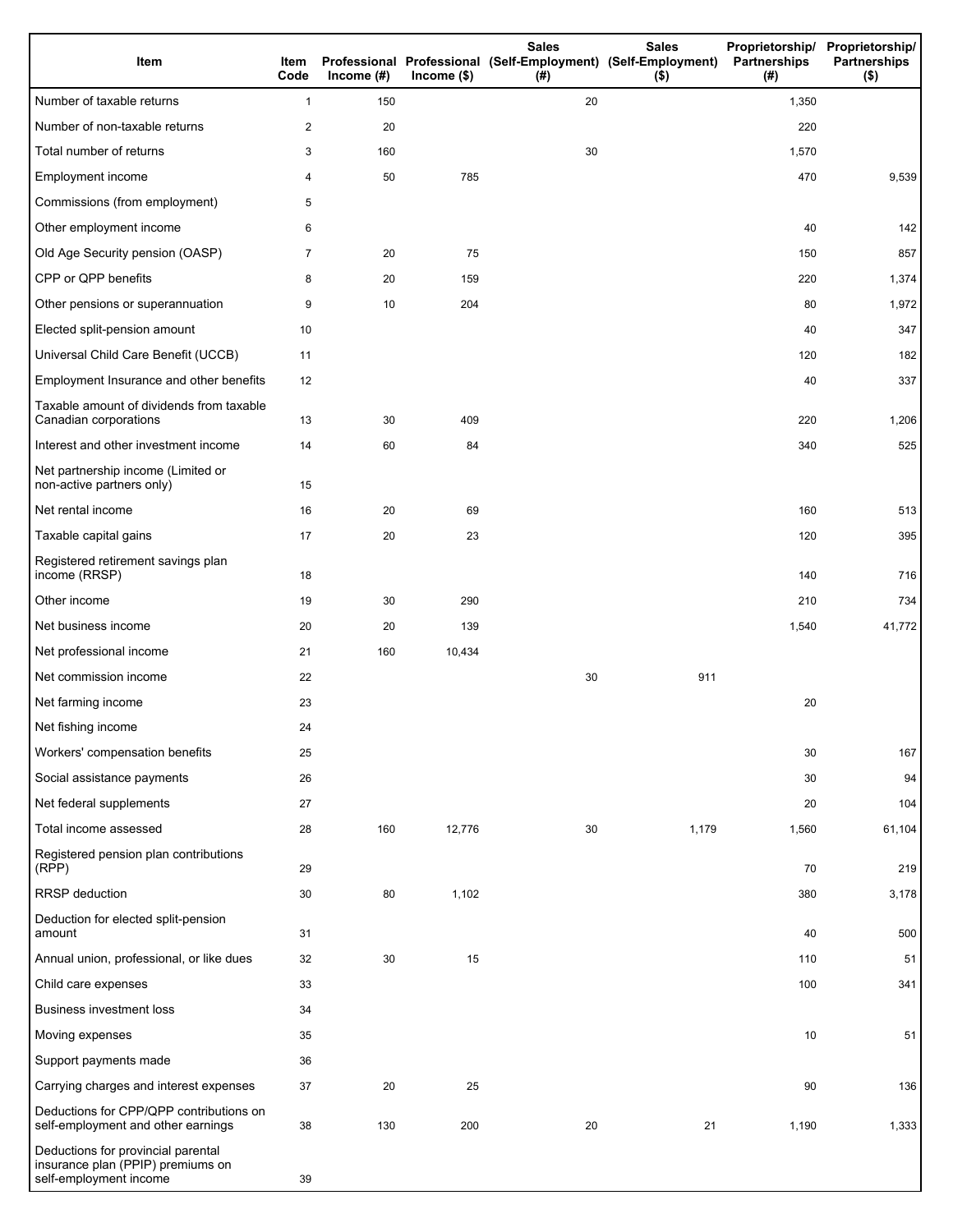| Item                                                              | Item<br>Code | Income $(\#)$ | $Income$ (\$) | <b>Sales</b><br>Professional Professional (Self-Employment) (Self-Employment)<br>(# ) | <b>Sales</b><br>$($ \$) | Partnerships<br>(#) | Proprietorship/ Proprietorship/<br><b>Partnerships</b><br>$($ \$) |
|-------------------------------------------------------------------|--------------|---------------|---------------|---------------------------------------------------------------------------------------|-------------------------|---------------------|-------------------------------------------------------------------|
| Exploration and development expenses                              | 40           |               |               |                                                                                       |                         | 10                  | 36                                                                |
| Other employment expenses                                         | 41           |               |               |                                                                                       |                         | 10                  | 33                                                                |
| Clergy residence deduction                                        | 42           |               |               |                                                                                       |                         |                     |                                                                   |
| Other deductions                                                  | 43           |               |               |                                                                                       |                         | 20                  | 11                                                                |
| Total deductions before adjustments                               | 44           | 150           | 1,485         | 20                                                                                    | 132                     | 1,320               | 5,986                                                             |
| Social benefits repayment                                         | 45           |               |               |                                                                                       |                         | 20                  | 62                                                                |
| Net income after adjustments                                      | 46           | 160           | 11,341        | 30                                                                                    | 1,061                   | 1,500               | 55,798                                                            |
| Canadian Forces personnel and police<br>deduction                 | 47           |               |               |                                                                                       |                         |                     |                                                                   |
| Security options deductions                                       | 48           |               |               |                                                                                       |                         |                     |                                                                   |
| Other payments deductions                                         | 49           |               |               |                                                                                       |                         | 70                  | 365                                                               |
| Non-capital losses of other years                                 | 50           |               |               |                                                                                       |                         | 10                  | 165                                                               |
| Net capital losses of other years                                 | 51           |               |               |                                                                                       |                         | 20                  | 44                                                                |
| Capital gains deduction                                           | 52           |               |               |                                                                                       |                         |                     |                                                                   |
| Northern residents deductions                                     | 53           | 120           | 499           | 20                                                                                    | 71                      | 960                 | 4,049                                                             |
| Additional deductions                                             | 54           |               |               |                                                                                       |                         |                     |                                                                   |
| Farming/fishing losses of prior years                             | 55           |               |               |                                                                                       |                         |                     |                                                                   |
| Total deductions from net income                                  | 56           | 120           | 516           | 20                                                                                    | 86                      | 1,000               | 4,659                                                             |
| Taxable income assessed                                           | 57           | 160           | 10,825        | 30                                                                                    | 975                     | 1,500               | 51,158                                                            |
| Basic personal amount                                             | 58           | 160           | 1,777         | 30                                                                                    | 287                     | 1,570               | 17,263                                                            |
| Age amount                                                        | 59           | 10            | 64            |                                                                                       |                         | 140                 | 781                                                               |
| Spouse or common-law partner amount                               | 60           |               |               |                                                                                       |                         | 100                 | 660                                                               |
| Amount for eligible dependant                                     | 61           |               |               |                                                                                       |                         | 50                  | 527                                                               |
| Amount for children 17 and under                                  | 62           | 30            | 98            |                                                                                       |                         | 230                 | 899                                                               |
| Amount for infirm dependants age 18 or<br>older                   | 63           |               |               |                                                                                       |                         |                     |                                                                   |
| CPP or QPP contributions through<br>employment                    | 64           | 50            | 31            |                                                                                       |                         | 410                 | 340                                                               |
| CPP or QPP contributions on<br>self-employment and other earnings | 65           | 130           | 200           | 20                                                                                    | 21                      | 1,190               | 1,333                                                             |
| Employment Insurance premiums                                     | 66           | 40            | 11            |                                                                                       |                         | 340                 | 128                                                               |
| PPIP premiums paid                                                | 67           |               |               |                                                                                       |                         |                     |                                                                   |
| PPIP premiums payable on employment<br>income                     | 68           |               |               |                                                                                       |                         |                     |                                                                   |
| PPIP premiums payable on<br>self-employment income                | 69           |               |               |                                                                                       |                         |                     |                                                                   |
| Volunteer firefighters' amount                                    | 70           |               |               |                                                                                       |                         | 10                  | 39                                                                |
| Canada employment amount                                          | 71           | 60            | 57            |                                                                                       |                         | 490                 | 498                                                               |
| Public transit amount                                             | 72           |               |               |                                                                                       |                         |                     |                                                                   |
| Children's fitness amount                                         | 73           |               |               |                                                                                       |                         | 100                 | 54                                                                |
| Children's arts amount                                            | 74           |               |               |                                                                                       |                         | 50                  | 25                                                                |
| Home buyers' amount                                               | 75           |               |               |                                                                                       |                         | 10                  | 56                                                                |
| Pension income amount                                             | 76           | $10$          | 22            |                                                                                       |                         | 120                 | 232                                                               |
| Caregiver amount                                                  | 77           |               |               |                                                                                       |                         |                     |                                                                   |
| Disability amount                                                 | 78           |               |               |                                                                                       |                         |                     |                                                                   |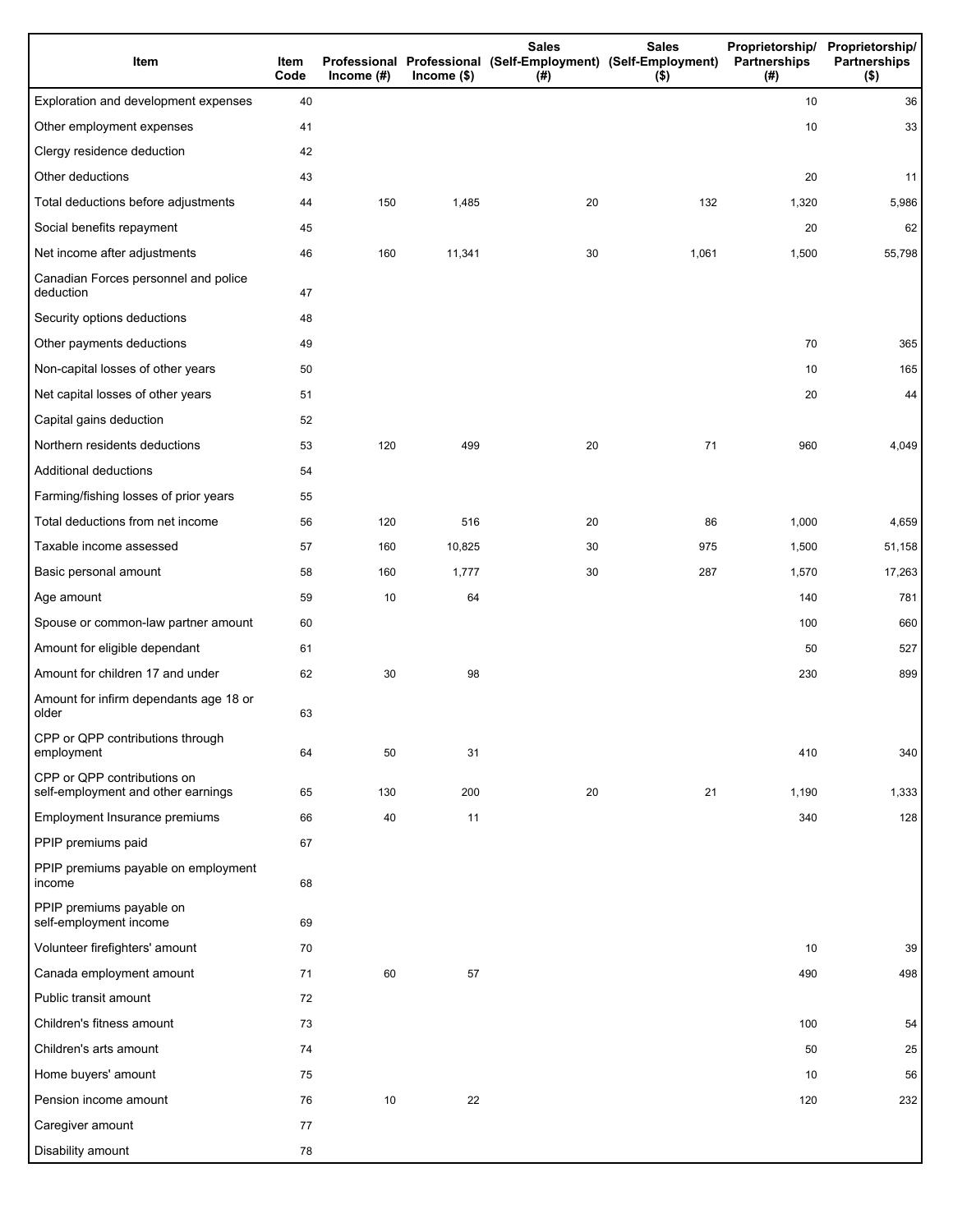| Item                                                                 | Item<br>Code | Income (#) | $lncome$ (\$) | <b>Sales</b><br>Professional Professional (Self-Employment) (Self-Employment)<br>(#) | <b>Sales</b><br>$($ \$) | Partnerships<br>(#) | Proprietorship/ Proprietorship/<br><b>Partnerships</b><br>$($ \$) |
|----------------------------------------------------------------------|--------------|------------|---------------|--------------------------------------------------------------------------------------|-------------------------|---------------------|-------------------------------------------------------------------|
| Disability amount transferred from a<br>dependant                    | 79           |            |               |                                                                                      |                         |                     |                                                                   |
| Interest paid on student loans                                       | 80           |            |               |                                                                                      |                         | 10                  | 3                                                                 |
| Tuition, education, and textbook amounts                             | 81           | 20         | 79            |                                                                                      |                         | 60                  | 227                                                               |
| Tuition, education, and textbook amounts<br>transferred from a child | 82           |            |               |                                                                                      |                         | 20                  | 80                                                                |
| Amounts transferred from spouse or<br>common-law partner             | 83           |            |               |                                                                                      |                         | 50                  | 214                                                               |
| Medical expenses                                                     | 84           | 30         | 78            |                                                                                      |                         | 170                 | 339                                                               |
| Total tax credits on personal amounts                                | 85           | 160        | 393           | 30                                                                                   | 62                      | 1,570               | 3,576                                                             |
| Allowable charitable donations and<br>government gifts               | 86           | 70         | 188           |                                                                                      |                         | 260                 | 391                                                               |
| Eligible cultural and ecological gifts                               | 87           |            |               |                                                                                      |                         |                     |                                                                   |
| Total tax credit on donations and gifts                              | 88           | 70         | 53            |                                                                                      |                         | 260                 | 108                                                               |
| Total federal non-refundable tax credits                             | 89           | 160        | 447           | 30                                                                                   | 63                      | 1,570               | 3,684                                                             |
| Federal dividend tax credit                                          | 90           | 30         | 56            |                                                                                      |                         | 200                 | 162                                                               |
| Overseas employment tax credit                                       | 91           |            |               |                                                                                      |                         |                     |                                                                   |
| Minimum tax carryover                                                | 92           |            |               |                                                                                      |                         |                     |                                                                   |
| Basic federal tax                                                    | 93           | 120        | 1,778         |                                                                                      |                         | 990                 | 5,540                                                             |
| Federal Foreign Tax Credit                                           | 94           | 10         | 6             |                                                                                      |                         |                     |                                                                   |
| Federal Political contribution tax credit                            | 95           |            |               |                                                                                      |                         | 20                  | 4                                                                 |
| <b>Investment Tax Credit</b>                                         | 96           |            |               |                                                                                      |                         |                     |                                                                   |
| Labour-sponsored funds tax credit                                    | 97           |            |               |                                                                                      |                         |                     |                                                                   |
| Alternative minimum tax payable                                      | 98           |            |               |                                                                                      |                         |                     |                                                                   |
| Net federal tax                                                      | 99           | 120        | 1,771         |                                                                                      |                         | 980                 | 5,477                                                             |
| CPP contributions on self-employment                                 | 100          | 130        | 401           | 20                                                                                   | 42                      | 1,190               | 2,667                                                             |
| Social Benefits repayment                                            | 101          |            |               |                                                                                      |                         | 20                  | 62                                                                |
| <b>Net Provincial Tax</b>                                            | 102          | 120        | 802           |                                                                                      |                         | 990                 | 2,492                                                             |
| Total tax payable                                                    | 103          | 150        | 2,987         | 20                                                                                   | 223                     | 1,350               | 10,922                                                            |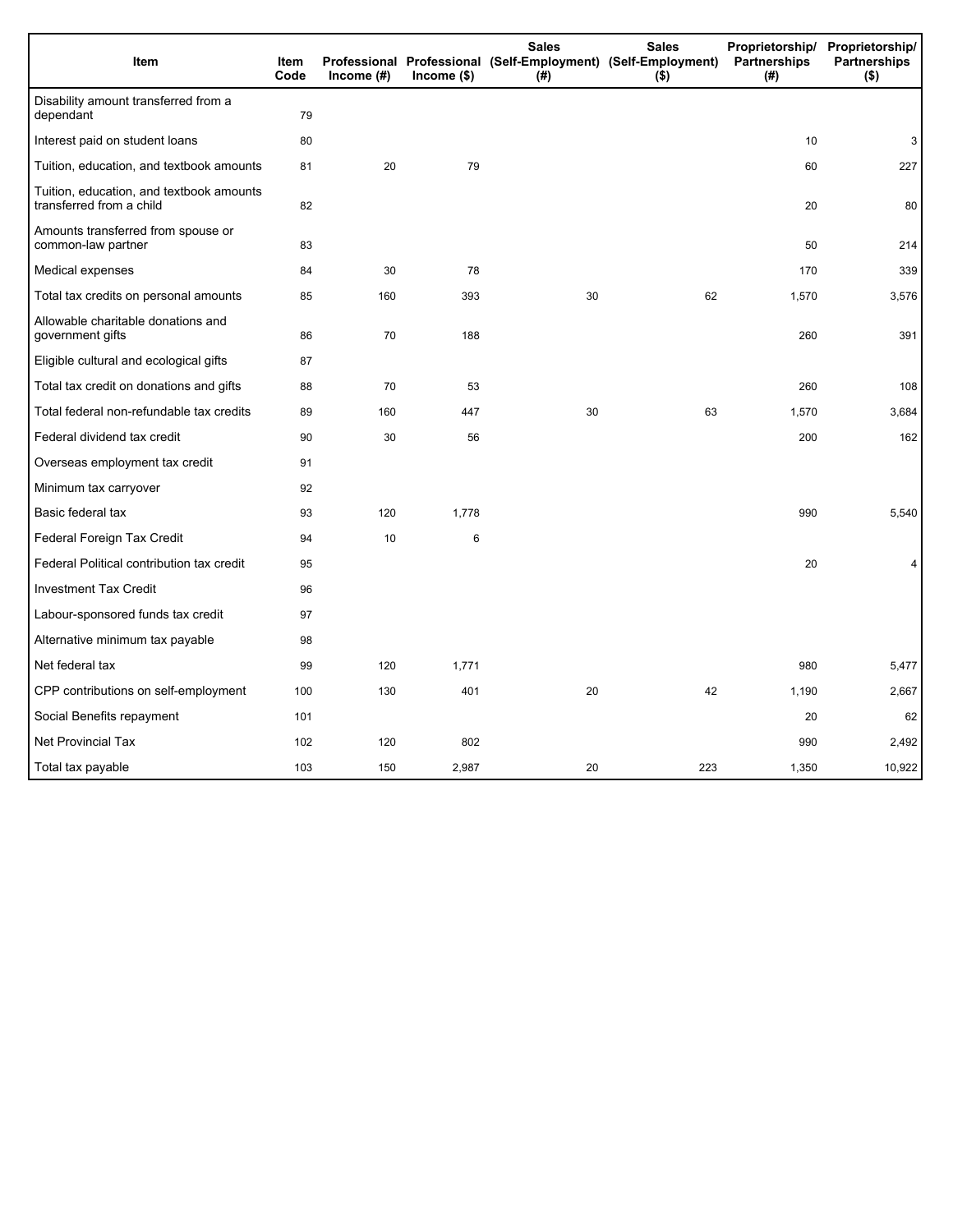| Item                                                                                           | Item<br>Code            | (#) | Investment Investment<br>$($ \$) | Pension<br>$($ #) | <b>Pension</b><br>$($ \$) | <b>Benefit</b><br>(#) | <b>Benefit</b><br>$($ \$) |
|------------------------------------------------------------------------------------------------|-------------------------|-----|----------------------------------|-------------------|---------------------------|-----------------------|---------------------------|
| Number of taxable returns                                                                      | $\mathbf{1}$            | 640 |                                  | 1,710             |                           | 420                   |                           |
| Number of non-taxable returns                                                                  | $\overline{\mathbf{c}}$ | 250 |                                  | 1,440             |                           | 1,690                 |                           |
| Total number of returns                                                                        | 3                       | 890 |                                  | 3,150             |                           | 2,110                 |                           |
| Employment income                                                                              | 4                       | 400 | 11,868                           | 710               | 6,241                     | 1,000                 | 5,927                     |
| Commissions (from employment)                                                                  | 5                       |     |                                  |                   |                           |                       |                           |
| Other employment income                                                                        | 6                       | 30  | 216                              | 190               | 634                       | 20                    | 28                        |
| Old Age Security pension (OASP)                                                                | 7                       | 210 | 1,133                            | 2,460             | 15,297                    | 250                   | 1,321                     |
| CPP or QPP benefits                                                                            | 8                       | 270 | 1,871                            | 2,900             | 22,195                    | 320                   | 1,047                     |
| Other pensions or superannuation                                                               | 9                       | 130 | 2,380                            | 2,010             | 46,036                    | 30                    | 125                       |
| Elected split-pension amount                                                                   | 10                      | 40  | 422                              | 410               | 5,432                     |                       |                           |
| Universal Child Care Benefit (UCCB)                                                            | 11                      | 50  | 90                               | 10                | 19                        | 490                   | 770                       |
| Employment Insurance and other benefits                                                        | 12                      | 20  | 255                              | 60                | 508                       | 630                   | 8,686                     |
| Taxable amount of dividends from taxable Canadian corporations                                 | 13                      | 610 | 48,997                           | 820               | 2,688                     | 40                    | 36                        |
| Interest and other investment income                                                           | 14                      | 510 | 3,505                            | 1,190             | 1,711                     | 100                   | 47                        |
| Net partnership income (Limited or non-active partners only)                                   | 15                      |     |                                  |                   |                           |                       |                           |
| Net rental income                                                                              | 16                      | 370 | 4,493                            | 150               | 383                       | 20                    | 42                        |
| Taxable capital gains                                                                          | 17                      | 280 | 7,847                            | 410               | 638                       |                       |                           |
| Registered retirement savings plan income (RRSP)                                               | 18                      | 60  | 664                              | 300               | 2,302                     | 70                    | 144                       |
| Other income                                                                                   | 19                      | 240 | 915                              | 780               | 2,482                     | 200                   | 479                       |
| Net business income                                                                            | 20                      | 140 | 867                              | 260               | 653                       | 50                    | 150                       |
| Net professional income                                                                        | 21                      | 30  | 400                              | 30                | 163                       |                       |                           |
| Net commission income                                                                          | 22                      |     |                                  |                   |                           |                       |                           |
| Net farming income                                                                             | 23                      | 20  | $-252$                           | 30                | $-147$                    |                       |                           |
| Net fishing income                                                                             | 24                      |     |                                  |                   |                           |                       |                           |
| Workers' compensation benefits                                                                 | 25                      | 20  | 265                              | 40                | 351                       | 130                   | 3,537                     |
| Social assistance payments                                                                     | 26                      |     |                                  | 370               | 664                       | 1,350                 | 15,178                    |
| Net federal supplements                                                                        | 27                      | 10  | 51                               | 730               | 2,766                     | 220                   | 1,832                     |
| Total income assessed                                                                          | 28                      | 890 | 86,391                           | 3,150             | 111,053                   | 2,110                 | 39,464                    |
| Registered pension plan contributions (RPP)                                                    | 29                      | 60  | 263                              | 240               | 550                       | 50                    | 27                        |
| <b>RRSP</b> deduction                                                                          | 30                      | 200 | 2,186                            | 200               | 1,157                     | 60                    | 123                       |
| Deduction for elected split-pension amount                                                     | 31                      | 30  | 346                              | 460               | 4,838                     |                       |                           |
| Annual union, professional, or like dues                                                       | 32                      | 80  | 47                               | 170               | 31                        | 100                   | 13                        |
| Child care expenses                                                                            | 33                      | 40  | 171                              |                   |                           | 60                    | 125                       |
| Business investment loss                                                                       | 34                      |     |                                  |                   |                           |                       |                           |
| Moving expenses                                                                                | 35                      |     |                                  |                   |                           |                       |                           |
| Support payments made                                                                          | 36                      |     |                                  |                   |                           |                       |                           |
| Carrying charges and interest expenses                                                         | 37                      | 280 | 1,107                            | 600               | 346                       | 50                    | 7                         |
| Deductions for CPP/QPP contributions on self-employment and other                              |                         |     |                                  |                   |                           |                       |                           |
| earnings                                                                                       | 38                      | 70  | 46                               | 80                | 24                        |                       |                           |
| Deductions for provincial parental insurance plan (PPIP) premiums on<br>self-employment income | 39                      |     |                                  |                   |                           |                       |                           |
| Exploration and development expenses                                                           | 40                      | 20  | 170                              |                   |                           |                       |                           |
| Other employment expenses                                                                      | 41                      | 10  | 69                               |                   |                           |                       |                           |
| Clergy residence deduction                                                                     | 42                      |     |                                  |                   |                           |                       |                           |
| Other deductions                                                                               | 43                      |     |                                  | 70                | 178                       | 90                    | 59                        |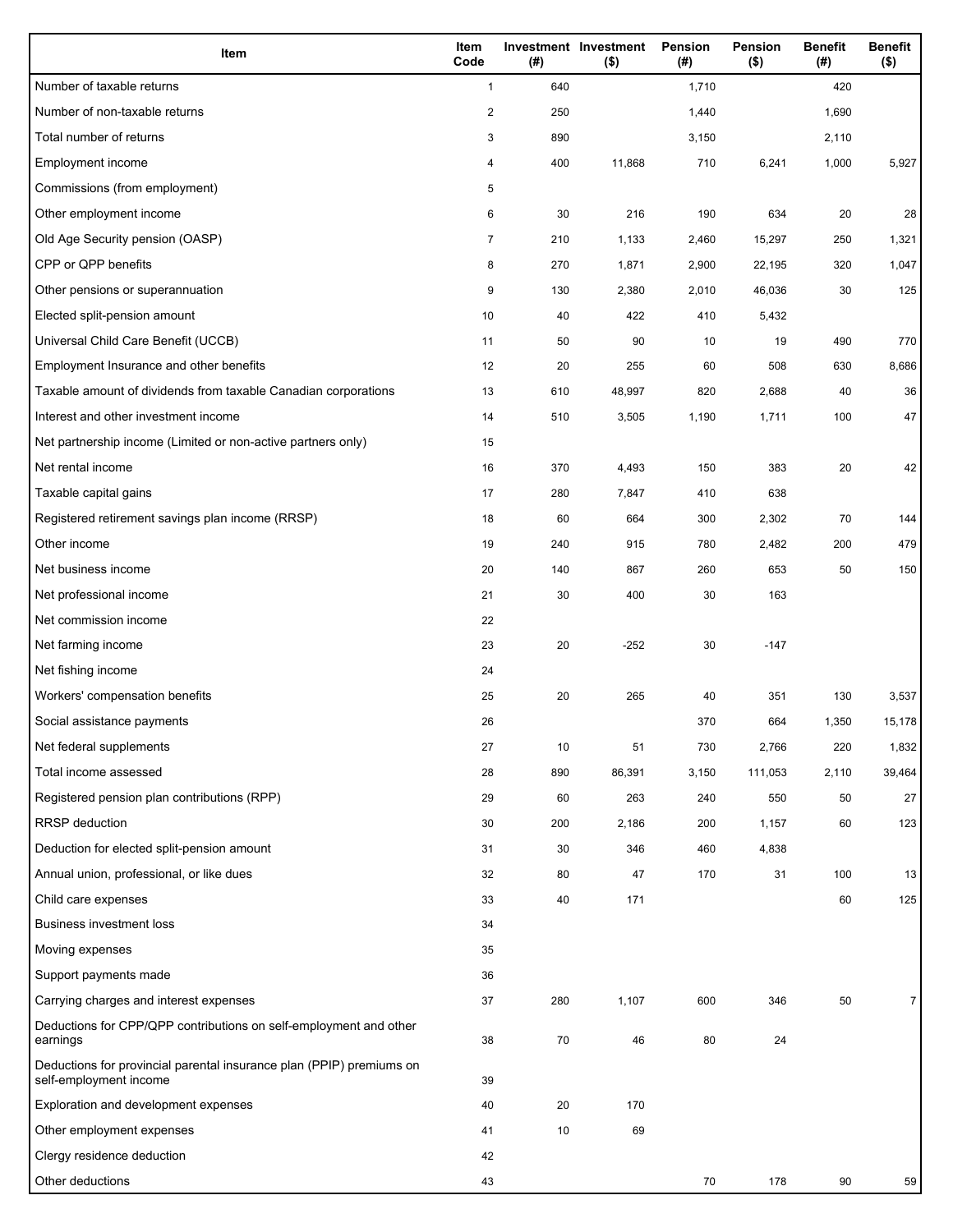| Item                                                              | <b>Item Code</b> | (#) | Investment Investment<br>$($ \$) |       | Pension (#) Pension (\$) Benefit (#) Benefit (\$) |       |        |
|-------------------------------------------------------------------|------------------|-----|----------------------------------|-------|---------------------------------------------------|-------|--------|
| Total deductions before adjustments                               | 44               | 510 | 4,623                            | 1,220 | 7,169                                             | 330   | 413    |
| Social benefits repayment                                         | 45               | 70  | 326                              | 100   | 223                                               |       |        |
| Net income after adjustments                                      | 46               | 880 | 81,613                           | 3,150 | 103,667                                           | 2,110 | 39,053 |
| Canadian Forces personnel and police deduction                    | 47               |     |                                  |       |                                                   |       |        |
| Security options deductions                                       | 48               |     |                                  |       |                                                   |       |        |
| Other payments deductions                                         | 49               | 30  | 320                              | 800   | 3,780                                             | 1,490 | 20,546 |
| Non-capital losses of other years                                 | 50               |     |                                  |       |                                                   |       |        |
| Net capital losses of other years                                 | 51               | 70  | 359                              | 110   | 123                                               |       |        |
| Capital gains deduction                                           | 52               | 30  | 2,743                            |       |                                                   |       |        |
| Northern residents deductions                                     | 53               | 540 | 2,403                            | 1,840 | 8,188                                             | 600   | 2,205  |
| Additional deductions                                             | 54               | 10  | 27                               | 80    | 267                                               |       |        |
| Farming/fishing losses of prior years                             | 55               |     |                                  |       |                                                   |       |        |
| Total deductions from net income                                  | 56               | 580 | 5,860                            | 2,350 | 12,418                                            | 1,720 | 22,774 |
| Taxable income assessed                                           | 57               | 880 | 75,756                           | 3,150 | 91,252                                            | 1,610 | 16,571 |
| Basic personal amount                                             | 58               | 890 | 9,800                            | 3,150 | 34,769                                            | 2,110 | 23,300 |
| Age amount                                                        | 59               | 140 | 696                              | 2,410 | 14,724                                            | 250   | 1,682  |
| Spouse or common-law partner amount                               | 60               | 30  | 221                              | 70    | 351                                               | 100   | 888    |
| Amount for eligible dependant                                     | 61               | 10  | 132                              | 20    | 159                                               | 270   | 2,985  |
| Amount for children 17 and under                                  | 62               | 80  | 339                              | 20    | 75                                                | 420   | 1,604  |
| Amount for infirm dependants age 18 or older                      | 63               |     |                                  |       |                                                   |       |        |
| CPP or QPP contributions through employment                       | 64               | 310 | 362                              | 270   | 130                                               | 570   | 169    |
| CPP or QPP contributions on self-employment and other earnings    | 65               | 70  | 46                               | 80    | 24                                                |       |        |
| Employment Insurance premiums                                     | 66               | 220 | 92                               | 420   | 93                                                | 670   | 103    |
| PPIP premiums paid                                                | 67               |     |                                  |       |                                                   |       |        |
| PPIP premiums payable on employment income                        | 68               |     |                                  |       |                                                   |       |        |
| PPIP premiums payable on self-employment income                   | 69               |     |                                  |       |                                                   |       |        |
| Volunteer firefighters' amount                                    | 70               |     |                                  | 10    | 42                                                |       |        |
| Canada employment amount                                          | 71               | 410 | 450                              | 850   | 814                                               | 980   | 992    |
| Public transit amount                                             | 72               |     |                                  | 20    | 5                                                 | 30    | 11     |
| Children's fitness amount                                         | 73               | 50  | 26                               |       |                                                   | 30    | 12     |
| Children's arts amount                                            | 74               | 20  | 13                               |       |                                                   | 10    | 6      |
| Home buyers' amount                                               | 75               |     |                                  |       |                                                   |       |        |
| Pension income amount                                             | 76               | 160 | 307                              | 2,200 | 4,273                                             | 30    | 52     |
| Caregiver amount                                                  | 77               |     |                                  |       |                                                   |       |        |
| Disability amount                                                 | 78               | 10  | 92                               | 190   | 1,493                                             | 50    | 345    |
| Disability amount transferred from a dependant                    | 79               |     |                                  | 10    | 83                                                |       |        |
| Interest paid on student loans                                    | 80               |     |                                  |       |                                                   |       |        |
| Tuition, education, and textbook amounts                          | 81               | 50  | 356                              | 20    | 43                                                | 60    | 196    |
| Tuition, education, and textbook amounts transferred from a child | 82               | 20  | 102                              | 10    | 45                                                |       |        |
| Amounts transferred from spouse or common-law partner             | 83               | 30  | 119                              | 220   | 1,173                                             | 50    | 224    |
| Medical expenses                                                  | 84               | 90  | 370                              | 300   | 725                                               | 40    | 73     |
| Total tax credits on personal amounts                             | 85               | 890 | 2,033                            | 3,150 | 8,862                                             | 2,110 | 4,913  |
| Allowable charitable donations and government gifts               | 86               | 220 | 650                              | 710   | 1,160                                             | 30    | 12     |
| Eligible cultural and ecological gifts                            | 87               |     |                                  |       |                                                   |       |        |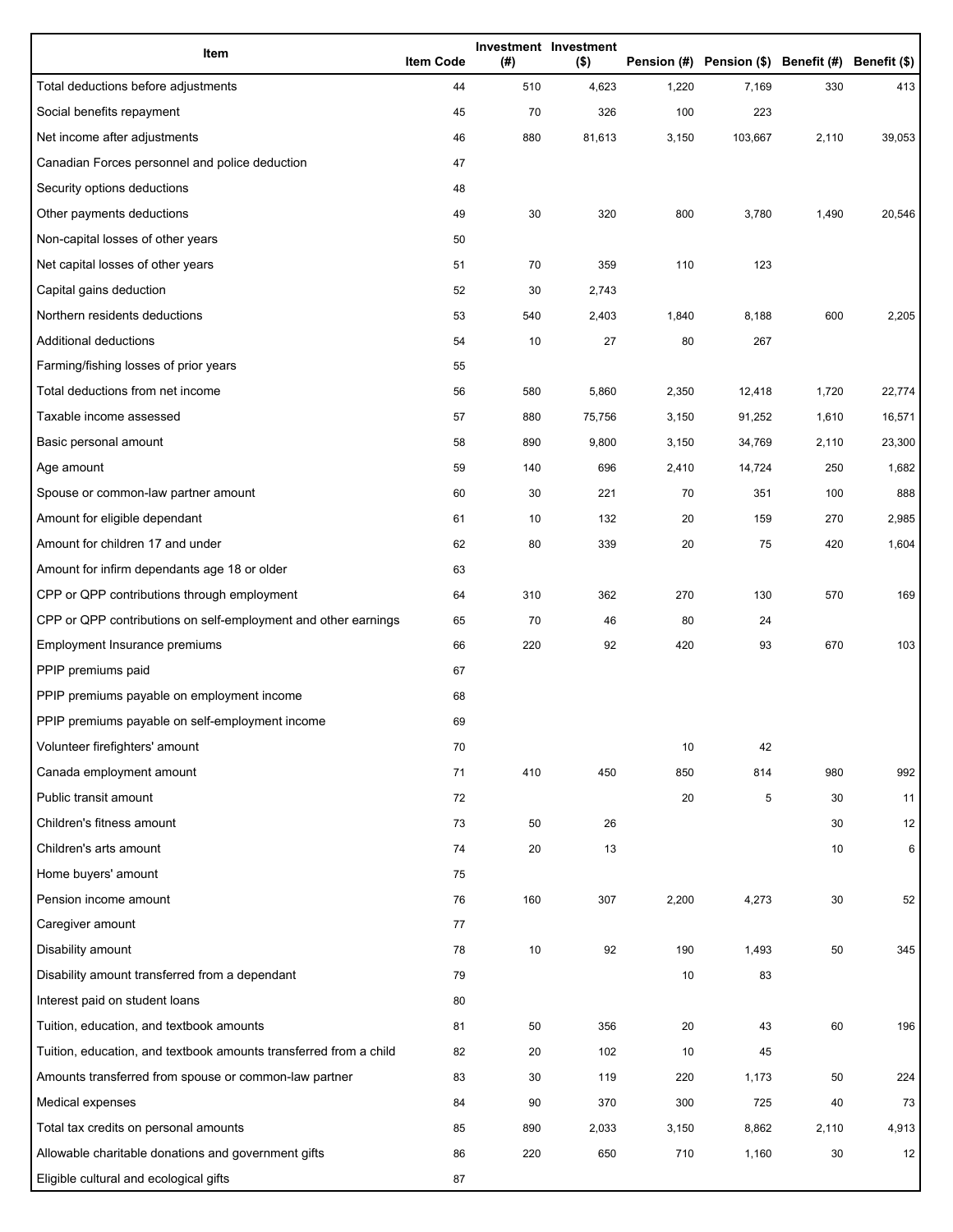| Item                                      | <b>Item Code</b> | (#) | Investment Investment<br>$($ \$) |       | Pension (#) Pension (\$) Benefit (#) |       | Benefit (\$) |
|-------------------------------------------|------------------|-----|----------------------------------|-------|--------------------------------------|-------|--------------|
| Total tax credit on donations and gifts   | 88               | 220 | 183                              | 720   | 319                                  | 30    | 3            |
| Total federal non-refundable tax credits  | 89               | 890 | 2,217                            | 3,150 | 9,181                                | 2,110 | 4,916        |
| Federal dividend tax credit               | 90               | 570 | 6,737                            | 710   | 357                                  | 20    | 3            |
| Overseas employment tax credit            | 91               |     |                                  |       |                                      |       |              |
| Minimum tax carryover                     | 92               | 20  | 49                               |       |                                      |       |              |
| Basic federal tax                         | 93               | 580 | 8,094                            | 1,690 | 6,336                                | 410   | 577          |
| Federal Foreign Tax Credit                | 94               | 150 | 91                               | 210   | 42                                   |       |              |
| Federal Political contribution tax credit | 95               | 40  | 12                               | 100   | 20                                   |       |              |
| <b>Investment Tax Credit</b>              | 96               |     |                                  |       |                                      |       |              |
| Labour-sponsored funds tax credit         | 97               |     |                                  |       |                                      |       |              |
| Alternative minimum tax payable           | 98               | 30  | 122                              |       |                                      |       |              |
| Net federal tax                           | 99               | 580 | 7,980                            | 1,690 | 6,270                                | 410   | 577          |
| CPP contributions on self-employment      | 100              | 70  | 93                               | 80    | 49                                   |       |              |
| Social Benefits repayment                 | 101              | 70  | 326                              | 100   | 223                                  |       |              |
| <b>Net Provincial Tax</b>                 | 102              | 530 | 2,793                            | 1,670 | 2,795                                | 410   | 260          |
| Total tax payable                         | 103              | 640 | 11,194                           | 1,710 | 9,488                                | 420   | 955          |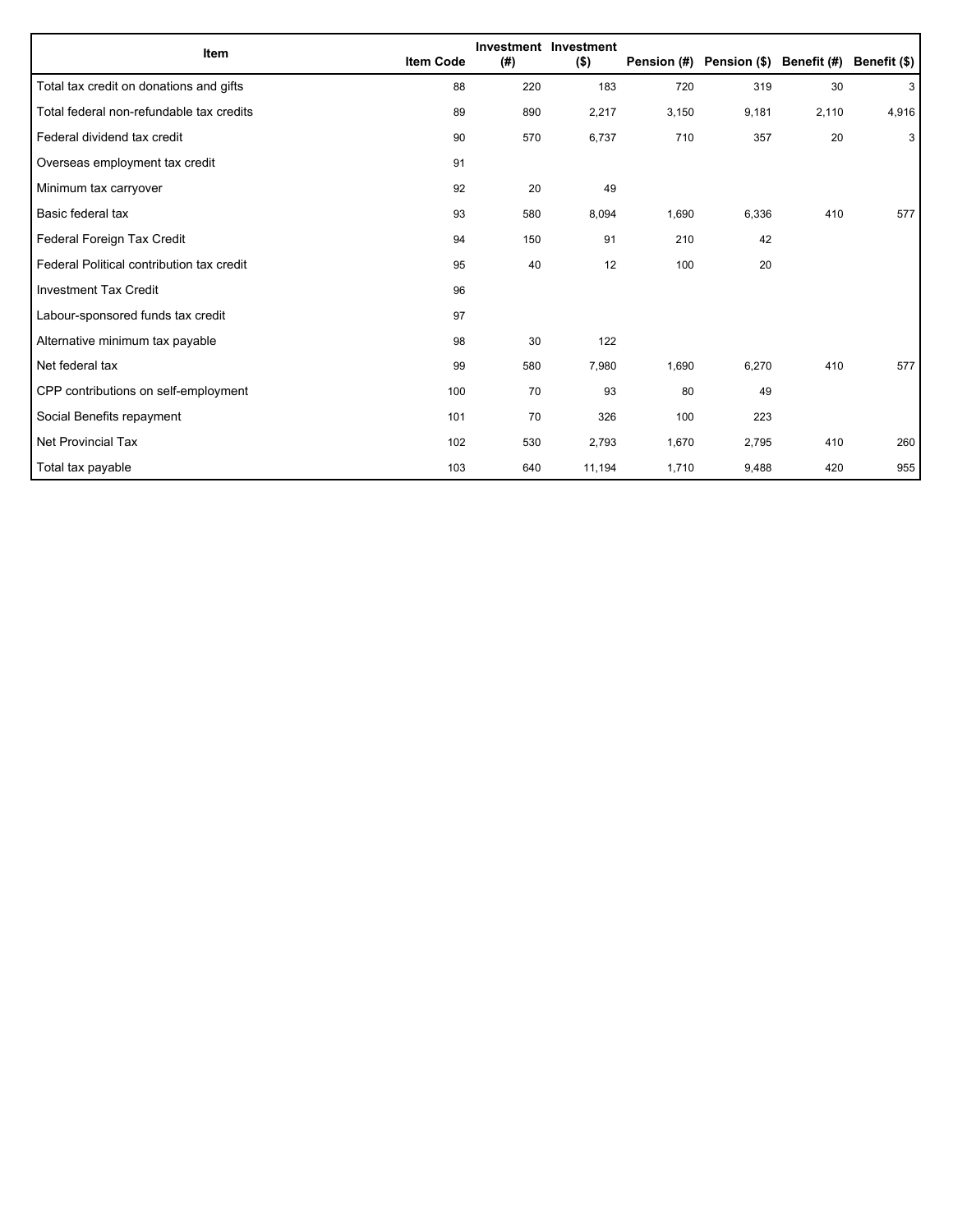| Item                                                                                        | Item Code Other (#) |     | Other (\$) |
|---------------------------------------------------------------------------------------------|---------------------|-----|------------|
| Number of taxable returns                                                                   | $\mathbf{1}$        | 300 |            |
| Number of non-taxable returns                                                               | 2                   | 190 |            |
| Total number of returns                                                                     | 3                   | 490 |            |
| Employment income                                                                           | 4                   | 270 | 5,523      |
| Commissions (from employment)                                                               | 5                   |     |            |
| Other employment income                                                                     | 6                   | 20  | 116        |
| Old Age Security pension (OASP)                                                             | $\overline{7}$      | 60  | 269        |
| CPP or QPP benefits                                                                         | 8                   | 150 | 937        |
| Other pensions or superannuation                                                            | 9                   | 110 | 2,252      |
| Elected split-pension amount                                                                | 10                  | 20  | 95         |
| Universal Child Care Benefit (UCCB)                                                         | 11                  | 30  | 40         |
| Employment Insurance and other benefits                                                     | 12                  | 40  | 329        |
| Taxable amount of dividends from taxable Canadian corporations                              | 13                  | 110 | 543        |
| Interest and other investment income                                                        | 14                  | 140 | 240        |
| Net partnership income (Limited or non-active partners only)                                | 15                  |     |            |
| Net rental income                                                                           | 16                  | 30  | 121        |
| Taxable capital gains                                                                       | 17                  | 60  | 144        |
| Registered retirement savings plan income (RRSP)                                            | 18                  | 220 | 7,456      |
| Other income                                                                                | 19                  | 330 | 12,631     |
| Net business income                                                                         | 20                  | 50  | $-621$     |
| Net professional income                                                                     | 21                  |     |            |
| Net commission income                                                                       | 22                  |     |            |
| Net farming income                                                                          | 23                  |     |            |
| Net fishing income                                                                          | 24                  |     |            |
| Workers' compensation benefits                                                              | 25                  |     |            |
| Social assistance payments                                                                  | 26                  | 20  | 60         |
| Net federal supplements                                                                     | 27                  |     |            |
| Total income assessed                                                                       | 28                  | 470 | 30,485     |
| Registered pension plan contributions (RPP)                                                 | 29                  | 90  | 190        |
| RRSP deduction                                                                              | 30                  | 130 | 5,145      |
| Deduction for elected split-pension amount                                                  | 31                  | 40  | 383        |
| Annual union, professional, or like dues                                                    | 32                  | 90  | 35         |
| Child care expenses                                                                         | 33                  | 10  | 17         |
| <b>Business investment loss</b>                                                             | 34                  |     |            |
| Moving expenses                                                                             | 35                  |     |            |
| Support payments made                                                                       | 36                  |     |            |
| Carrying charges and interest expenses                                                      | 37                  | 80  | 100        |
| Deductions for CPP/QPP contributions on self-employment and other earnings                  | 38                  | 20  | 8          |
| Deductions for provincial parental insurance plan (PPIP) premiums on self-employment income | 39                  |     |            |
| Exploration and development expenses                                                        | 40                  |     |            |
| Other employment expenses                                                                   | 41                  |     |            |
| Clergy residence deduction                                                                  | 42                  |     |            |
| Other deductions                                                                            | 43                  | 20  | 151        |
| Total deductions before adjustments                                                         | 44                  | 230 | 6,087      |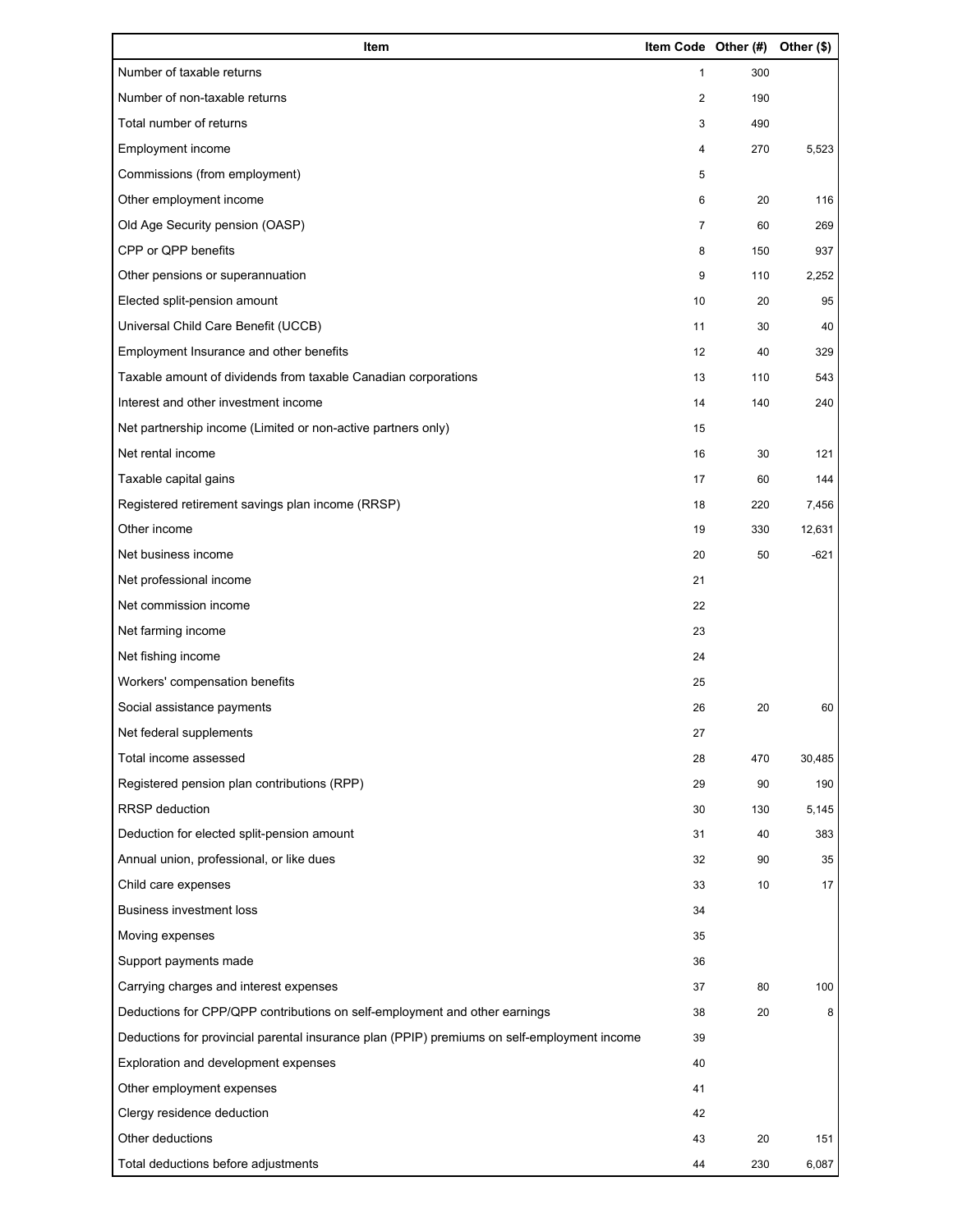| Item                                                              | Item Code Other (#) |     | Other (\$)     |
|-------------------------------------------------------------------|---------------------|-----|----------------|
| Social benefits repayment                                         | 45                  | 20  | 61             |
| Net income after adjustments                                      | 46                  | 470 | 24,392         |
| Canadian Forces personnel and police deduction                    | 47                  |     |                |
| Security options deductions                                       | 48                  |     |                |
| Other payments deductions                                         | 49                  | 30  | 122            |
| Non-capital losses of other years                                 | 50                  |     |                |
| Net capital losses of other years                                 | 51                  | 10  | 39             |
| Capital gains deduction                                           | 52                  |     |                |
| Northern residents deductions                                     | 53                  | 260 | 1,259          |
| Additional deductions                                             | 54                  |     |                |
| Farming/fishing losses of prior years                             | 55                  |     |                |
| Total deductions from net income                                  | 56                  | 280 | 2,184          |
| Taxable income assessed                                           | 57                  | 470 | 22,208         |
| Basic personal amount                                             | 58                  | 490 | 5,372          |
| Age amount                                                        | 59                  | 50  | 244            |
| Spouse or common-law partner amount                               | 60                  | 20  | 160            |
| Amount for eligible dependant                                     | 61                  | 20  | 209            |
| Amount for children 17 and under                                  | 62                  | 40  | 120            |
| Amount for infirm dependants age 18 or older                      | 63                  |     |                |
| CPP or QPP contributions through employment                       | 64                  | 190 | 186            |
| CPP or QPP contributions on self-employment and other earnings    | 65                  | 20  | 8              |
| Employment Insurance premiums                                     | 66                  | 210 | 79             |
| PPIP premiums paid                                                | 67                  |     |                |
| PPIP premiums payable on employment income                        | 68                  |     |                |
| PPIP premiums payable on self-employment income                   | 69                  |     |                |
| Volunteer firefighters' amount                                    | 70                  |     |                |
| Canada employment amount                                          | 71                  | 270 | 281            |
| Public transit amount                                             | 72                  | 10  | $\overline{2}$ |
| Children's fitness amount                                         | 73                  | 10  | 5              |
| Children's arts amount                                            | 74                  |     |                |
| Home buyers' amount                                               | 75                  |     |                |
| Pension income amount                                             | 76                  | 130 | 236            |
| Caregiver amount                                                  | 77                  |     |                |
| Disability amount                                                 | 78                  |     |                |
| Disability amount transferred from a dependant                    | 79                  |     |                |
| Interest paid on student loans                                    | 80                  |     |                |
| Tuition, education, and textbook amounts                          | 81                  | 30  | 229            |
| Tuition, education, and textbook amounts transferred from a child | 82                  | 10  | 56             |
| Amounts transferred from spouse or common-law partner             | 83                  | 20  | 87             |
| Medical expenses                                                  | 84                  | 40  | 120            |
| Total tax credits on personal amounts                             | 85                  | 490 | 1,123          |
| Allowable charitable donations and government gifts               | 86                  | 80  | 88             |
| Eligible cultural and ecological gifts                            | 87                  |     |                |
| Total tax credit on donations and gifts                           | 88                  | 80  | 24             |